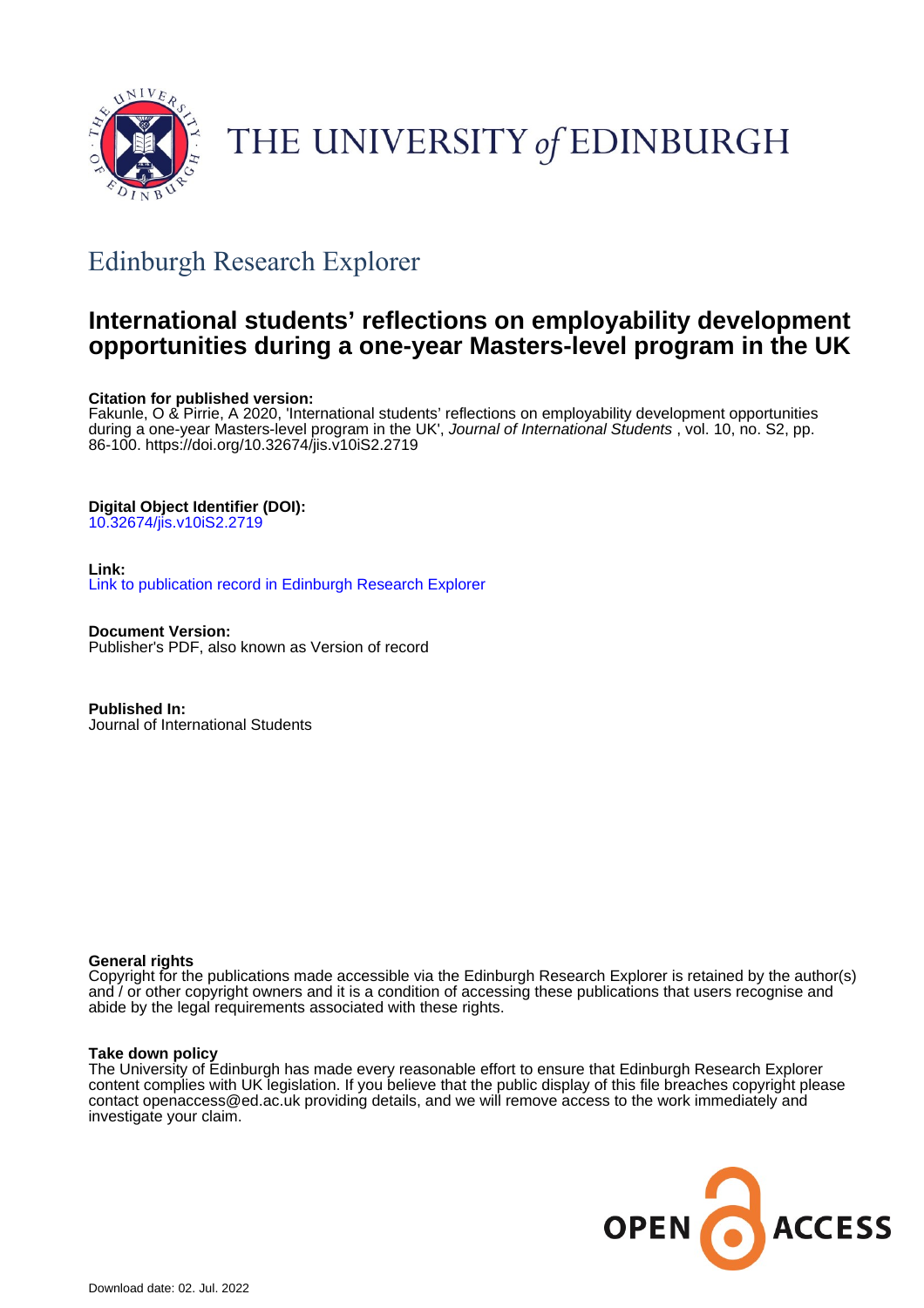*Peer-Reviewed Article* Special Edition | Reflection and Reflective Thinking



© *Journal of International Students* Volume 10, Issue S2 (2020), pp. 86-100 ISSN: 2162-3104 (Print), 2166-3750 (Online) ojed.org/jis

# **International Students' Reflections on Employability Development Opportunities During a One-Year Masters-level Program in the UK**

Omolabake Fakunle *University of Edinburgh, Scotland*

Anne Pirrie *University of the West of Scotland*

#### **ABSTRACT**

*This article explores reflection and reflective thinking, drawing upon qualitative research on international students' perceptions of developing their employability while studying in the UK. It addresses a gap in the literature by making a connection between internationalization and employability, concepts that are mainly framed as separate discursive realms. The literature on internationalization is focused around international student recruitment and the benefits to the host institution; the employability discourse is oriented towards national policies on the development of human capital through home students in the domestic market. The reflective thinking demonstrated by the international students illustrates the challenges they faced in seeking opportunities to enhance their employability within and outside the university; and to (re)assess learning opportunities that are integrated with work experience. The findings suggest that there is scope for embedding employment development opportunities (EDOs) at a systemic level in order to enhance the experience of international students.*

**Keywords:** internationalization, employability, international students, workintegrated learning, employment development opportunities

The internationalization agenda has given rise to the presence of large numbers of international students on university campuses across the UK. Despite the availability of data on student numbers collected by national agencies, (e.g. the Higher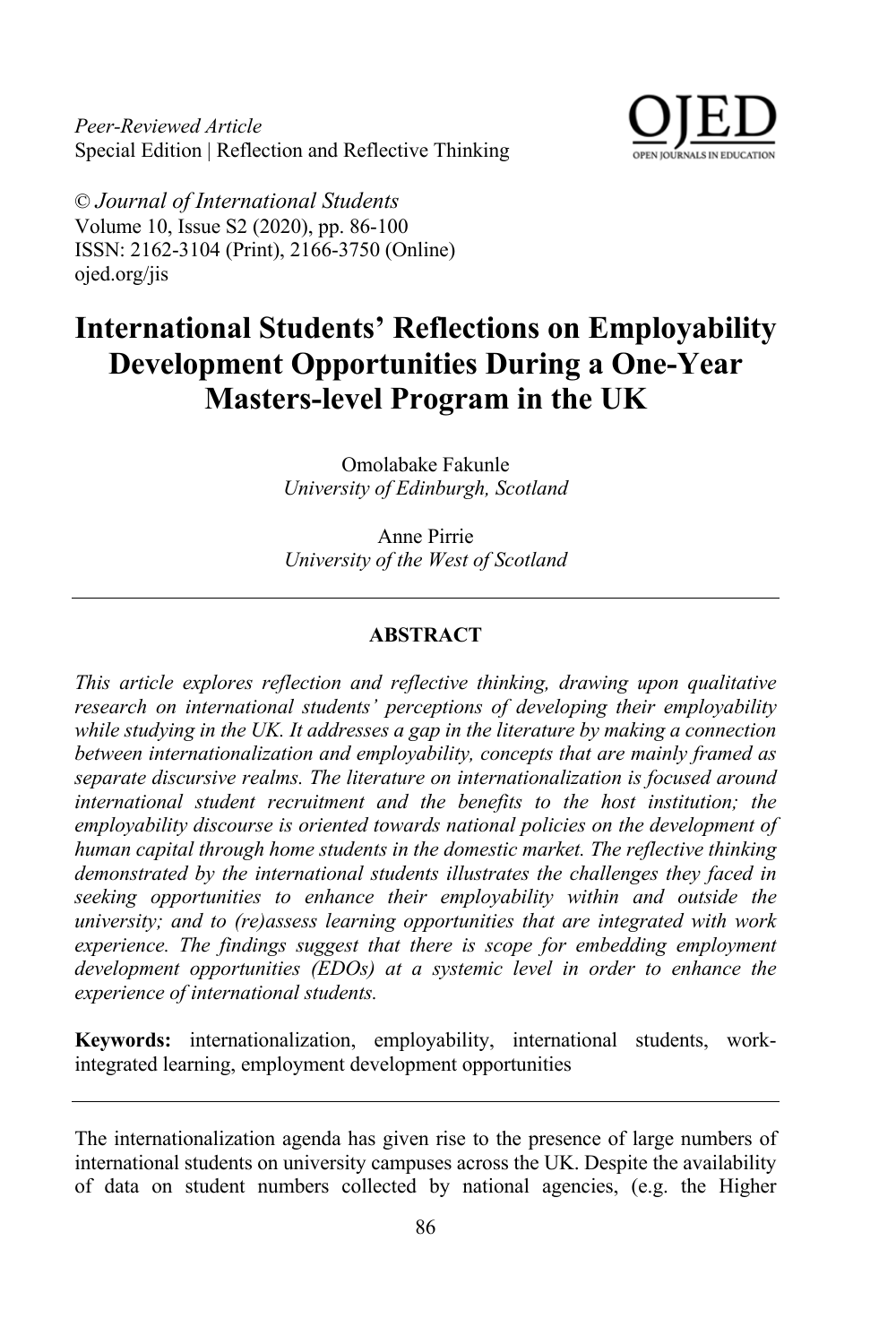Educational Statistics Agency (HESA) in the UK and supranational organisations such as the OECD), there are concerns about the lack of insight into international students' employability (Huang et al., 2014). In the UK context, this gap can be linked to a lack of alignment of internationalization and employability discourses. The literature on internationalization is framed around international student recruitment and the associated benefits to the host institutions/countries (Lomer, 2018). In contrast, the employability discourse is oriented towards developing the skills and knowledge of home students (Tomlinson, 2008; Tymon, 2013) as part of a human capital driven national policy (Yorke, 2004). As Gillies (2015, p.1) notes, the human capital perspective "[promotes] education as an "investment" which yields returns in due course to the individual in terms of pay and to the state in terms of employment and economic growth". The theory is encapsulated and expressed in the definition of employability as developing knowledge, skills and attitudes to improve the likelihood of obtaining and retaining fulfilling work (Hillage & Pollard, 1998). This underpins the focus on employability in quantitative and qualitative terms and the role of higher education to produce employable graduates. The employability narrative in the UK is operationalized by the HESA. Prior to 2017, HESA used the Destinations of Leavers from Higher Education survey that captured the numbers of graduates in employment six months after finishing their studies in UK universities, as a measure of employability. These data excluded international students. The new HESA Graduate Outcomes survey was initiated in 2017/18 and the first report released in June 2020 did not include specific employability-related data on non-European international students. It remains unclear how future employability-related policy will take account of the impact of the Covid-19 pandemic.

However, universities around the world, including in the UK, aim to recruit students from a global pool and to 'produce' graduates who are prepared to live and work in a global world, under the banner of an internationalization agenda. Research has shown that the prospect of enhanced employability is a key driver for international students studying abroad (Archer, 2016; Fakunle, 2020; Nilsson & Ripmeester, 2016). This article brings these discrete policy discourses into alignment and explores the tensions between them by focusing on the reflections of international students (Fakunle, 2019a). As Fakunle (2019b) and Page and Chahboun (2019) have pointed out, the voices of international students are largely absent from the relevant research literature.

In marked contrast to the UK, Bennett and Ferns (2017) point out the employability of international students has been high on the research agenda in Australia. There the focus has been on the importance of work integrated learning (WIL) (Gribble et al., 2015; Tran & Soejatminah, 2017). However, as Gribble et al. (2015) point out there is a gap between the promise of employability development, opportunities advertised, and lived experience for international students. In the UK context, there remains a gap in understanding how and to what extent international students engage with WIL. This article examines these gaps, drawing on a study that explored the perceptions of international students on developing their employability during a one-year Masters-level study abroad (Fakunle, 2019a). The focus is on how international students from a range of countries demonstrated their capacities for reflection and reflective thinking about the opportunities related to enhanced employability during their study abroad experience. It includes the extent to which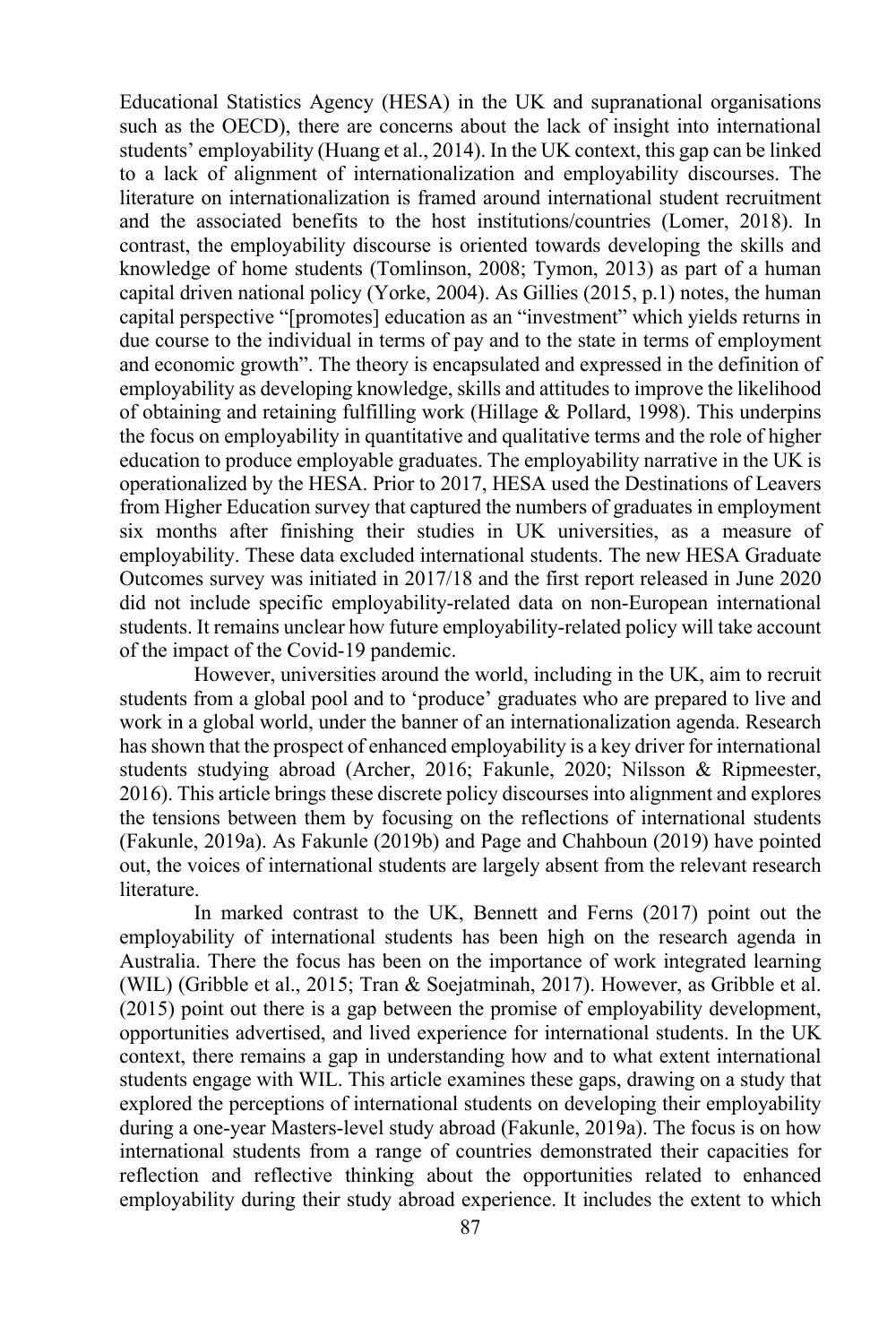their lived experience met these expectations of employability. The findings discussed in this paper raise the need for HEIs to support international student employability during their study abroad, specifically in relation to the opportunities (or lack of opportunities) to undertake work placement during their study abroad, and the implications for their future career trajectories.

#### **REFLECTIVE PRACTICE IN HIGHER EDUCATION**

Barton & Ryan (2017) note it is difficult to define reflective thinking, as what is deemed to constitute a reflective act or practice partly depends on context. These authors highlight key aspects of reflection expected of learners in higher education, in relation to students' experience of assessment; feedback; and work integrated learning (WIL) (see Barton & Ryan, 2017). They also noted that "despite its importance, reflection is not well implemented or undertaken, particularly in regard to explicit support for culturally diverse students and their supervisors" (p. 106). The importance accorded to reflection in discourse relating to higher education brings to the fore scholarly interest in how international students from non-western countries adjust to a different culture of teaching and learning. Much of the research in this area has focused on the lack of critical thinking of Chinese students in western universities from an academic perspective (Durkin, 2008; O'Sulivan & Guo, 2010). However, the examination of Chinese literature shows that reflective thinking is present in Confucian culture (Tian & Low, 2011). Empirical research also shows that Chinese students studying in the west demonstrate critical and reflective thinking (Fakunle et. al., 2016; Kingston & Forland, 2008). Fakunle et al. (2016, p. 33) found that the Chinese students in their study struggled to understand the assessment requirement to show 'evidence of critical thinking'. The feedback from their first semester assignment served as a "trigger event" (Brookfield, 1987) for all six participants to reflect on their understanding. The findings revealed the differing perceptions of students in terms of how they perceived the development of critical thinking in their academic work.

In contrast, there is relatively little research in relation to international students' engagement in reflective practice in relation to the workplace components of their programs. Barton and Hartwig (2017) highlight the need for "systemic change within higher education institutions [HEIs] related to work placements and international students" as part of an integrated approach towards embedding employability in internationalization (p. 10). While it is crucial to understand practice related to work placements for international students (Barton  $&$  Hartwig, 2017), it is also important to ascertain the extent to which international students perceive opportunities for WIL to be embedded in their programs. As will be discussed, Rodgers' (2002) four criteria of reflection capture international students' reflections on the extent to which they had access to EDOs within and outside the institution. Drawing on the work of Dewey (1933), Rodgers (2002) identified four criteria to illuminate the process as well as the purpose of reflection, which was regarded as a meaning-making process; as a rigorous way of thinking, as important in and for community; and as set of attitudes. As Rodgers (2002, p. 844) argued, the main purpose of reflection is to "derive meaning from experience" Similarly, we believe it is important to understand the reflections of international students in relation to how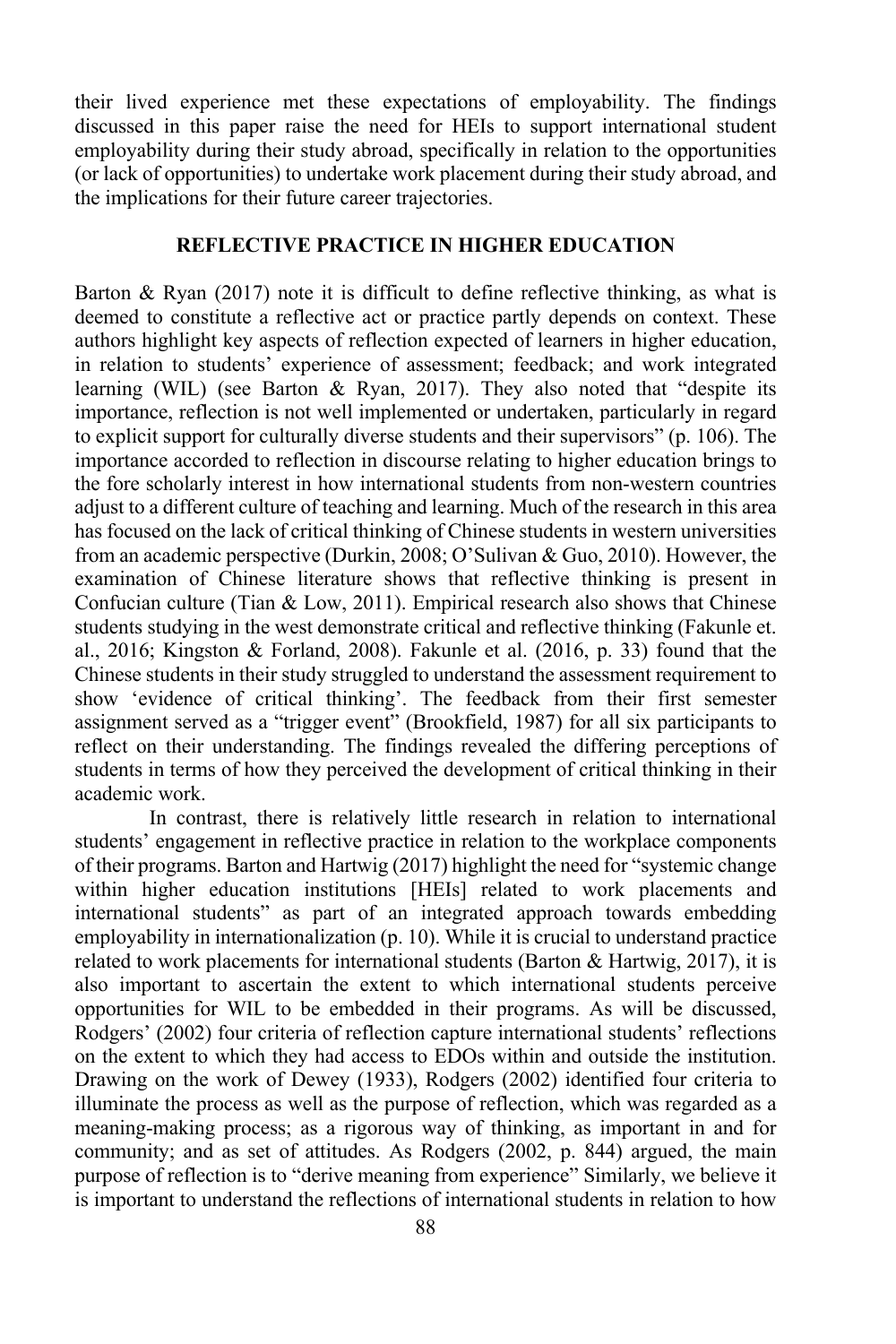they make sense of a particular aspect of their experience, namely employability development opportunities (EDOs) during study abroad. The central question this article addresses is: How did the international students in the study reported below reflect on the wider implications of the absence of WIL opportunities?

#### **SETTING THE SCENE**

For the purpose of this article, international students are defined based on domiciliation, that is, they are resident in the UK for study purposes. The qualitative research upon which we draw below was conducted at one of the top five recruiting institutions for international students in the UK. The purposive selection of participants (Maxwell, 2013) made possible variability in the sample and inclusion of students from China and India (the biggest exporters of international students) and nine other countries (Canada, Columbia, Mexico, Nigeria, Singapore, South Africa, Taiwan, Turkey, and the US). Ethical approval for the study was granted by the university. To guide the focus of the research, a pilot study was conducted involving three students from two of the selected programmes. The participants (n=19; 4 males and 15 females) were recruited from four programs in four schools (Education; Business; Literatures; Languages and Cultures; and Social and Political Studies) in the university with the highest numbers of international students at the time the study was conducted. Two rounds of face-to-face semi-structured interviews  $(n = 36)$  were conducted with the participants over the course of the one-year Master's program, at the end of the first and second semesters respectively. The specific programs are not identified (thereafter named as Programs 1 to 4) to ensure anonymity of the participants, and the names of all the students have been changed. The gender of the participants largely reflects the student cohort, for example, Program 1 did not have any male students enrolled when the study was conducted. For this article, we do not focus on demographics, such as, country of origin or gender. Rather, we focus on the shared characteristic of these international students as non-citizens in the host country because, as will be discussed, this singular factor had the greatest influence on how international students perceived the employability development opportunities afforded to them during study abroad. In other words, challenges around the affordances of EDOs in the host environment resonated with all participants, regardless of the variability of their country of origin.

All interviews were audio recorded and fully transcribed. The interviews were analysed thematically (Braun & Clarke, 2006) using NVivo. Member checking was used to ensure the trustworthiness of the coded data into themes and categories. In this article, we focus on themes that emerged from the participants' narratives that capture and illustrate international students' perceptions of the work-integrated learning (WIL) opportunities afforded to them. These ranged from compulsory shortterm (i.e. up to one week) individual industrial placements with the option of an additional placement secured by the students themselves (Program 1); to longer placements with a research component and dissertation, with work-based mentors and academic supervisors (Program 2); and short-term group work experience placement in a company in Italy (Program 3). WIL was not offered as part of the course in Program 4.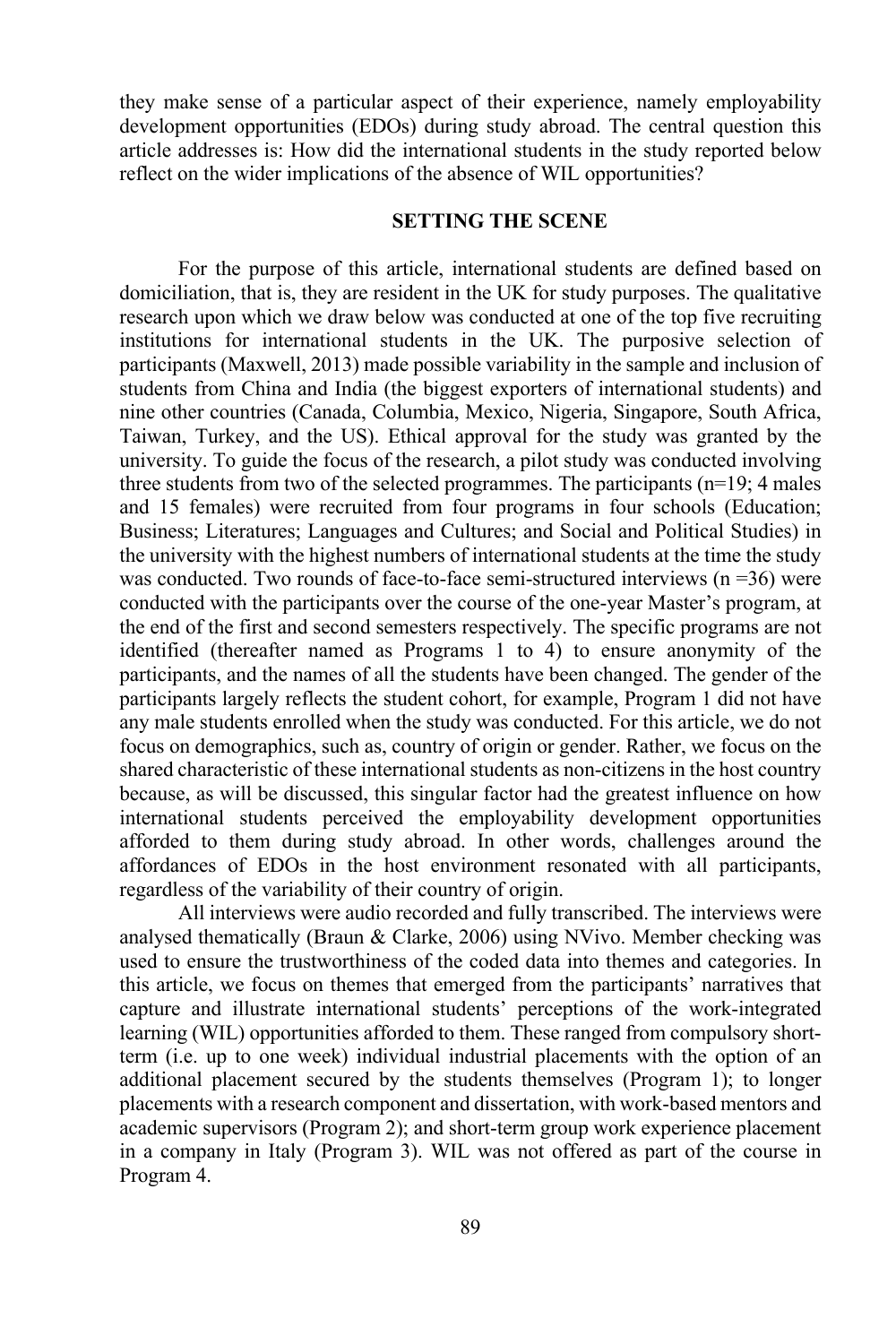#### **INTERNATIONAL STUDENTS' PERCEPTIONS OF EMPLOYMENT DEVELOPMENT OPPORTUNITIES**

The findings presented below highlight variations in access to EDOs across four different Masters-level programs in a UK university. Invariably, the international students who participated in the study reflected on the extent to which they had access to EDOs within and outside the institution. Rodgers' (2002) criteria for reflection are of relevance here: first as a meaning-making process, as international students consider how their main motivation for studying abroad, that is, to enhance their employability, connects with their experience. Rodgers describes the second criterion as a rigorous way of thinking. This recalls Dewey's definition of education: "that reconstruction or reorganisation of experience which adds to the meaning of experience and which increases [one's] ability to direct the course of subsequent experience" (cited in Rodgers, 2002, p. 848). By making sense of the [taught and practical] components of their study, the participants needed to reassess their experience and what it meant to them, in order to assess the implications for further steps. As Rodgers noted, whilst meaning can be created in isolation, richer meanings can be derived from experience in community. This relates to Rodgers' third criterion namely as being important in and for community. The school/ program and the university constitute the immediate community for international students, as EDOs are linked to provision such as WIL embedded in courses. The wider community is relevant to facilitate WIL (such as work placements) conducted with organizations outside the university, or part-time work sourced by the students, as in Program 1. Rodgers (2002) deems a set of attitudes as the fourth criterion for reflection. Based on experience within the school community, this affective aspect of reflection could influence whether students express a positive or negative response to learning. Going back to Dewey, Rodgers (2002) points out that human attitudes fall into two categories: to see what we wish to see, rather than accept the evidence before us, or to believe the worst even if unsubstantiated. Below we draw on interviews with participants in order to illustrate their capacity for reflection under the following themes: seeking employability development opportunities within and outside the university; and (re)assessment of WIL.

#### **International Students' Meaning-Making Reflections on Employability Development Opportunities**

The meaning-making reflective process (Rodgers, 2002) demonstrated by the participants started before they embarked on their study abroad. The school website listed information regarding the different types of WIL embedded in the selected programs. Congruent with findings from a large-scale survey of international students (ICEF Monitor, 2019) the participants cited the institutional website as the main source of information about the program, including the EDOs they expected to engage in as a part of their study experience. For example, Adele (a student from Canada) explained what had attracted her to Program 2:

The work-based dissertation was something that drew me to this program because then you have a chance to network with different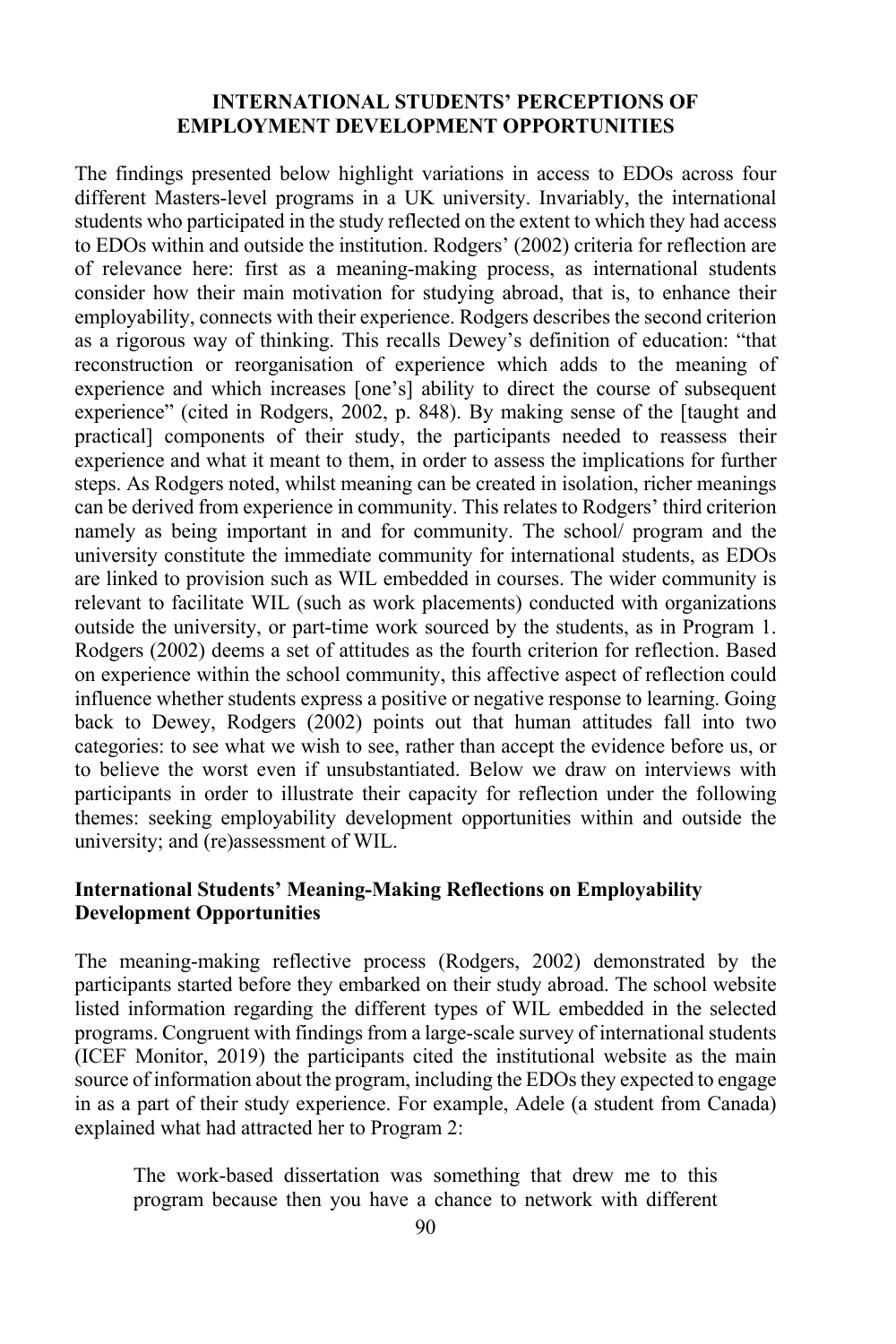organizations when you're writing your dissertation and hopefully make contacts instead of just getting a sociology degree and being like, I have this now, somebody just hire me.

Adele's remarks are illustrative of the international students' accounts across different programs where WIL was embedded in the course of study. Adele did not respond to repeated invitations to attend the second interview held at the end of the second semester. Based on the discussions during the first interview, it was assumed that she had returned home to seek work opportunities which she had said were not available, as she had hoped. Her actions suggested an attempt at "reconstructing or reorganizing experience" of the reflection process (Rodgers, 2002, p. 855) as the international students made sense of their experience in planning their future steps.

As noted by Barton and Ryan (2017), processes of reflection can be triggered at different times depending on new encounters or issues. Similarly, in the context under study, the reflective processes were not linear for students across all four programs. For some of the international students in the study reported here, a fundamental factor accounting for a lack of participation in WIL was a lack of inclusion in the program. The absence of a practical WIL opportunity was another trigger for reflection. Of interest here is Rodgers' (2002) third criterion of reflection, that is, interaction with others in the community. Fang (a student from China on Program 4) discussed interest in work experience with a tutor. The tutor was supportive and provided guidance for her to secure a short-term volunteering position with an organization that specialized in learning technology for children. In line with her educational "quest" to attain her future goals, Fang demonstrated a resilient attitude that fits Rodgers' notion of reflection as "attitudes that value the personal and intellectual growth of oneself" (p. 845). The participants talked at length about their keen awareness of the value of WIL, including another student on Program 4, Indira (India) who pleaded for a "rounded education":

If given an opportunity I will like to tell them [the school] that please, have some kind of internship [WIL] in place for the students. Because Masters program is something that the internship could add value to. The benefit of that is that you get to work in an environment, and you can relate it to what you are studying. It gives you a more rounded effect.

Abby (USA) described the benefits of WIL offered in Program 1:

The strength of the Masters program is its applied practice component, which gives students the ability to work in real-world situations and learn from industry partners. After working with multiple festivals and film exhibition bodies in Scotland, I felt prepared enough to apply for a traineeship [internship] in film distribution in New York City. That I successfully got the job is a testament, in my opinion, to what I've been able to do this past year. So, I feel like my current study experience is not only relevant to my aspirations, but vital to them.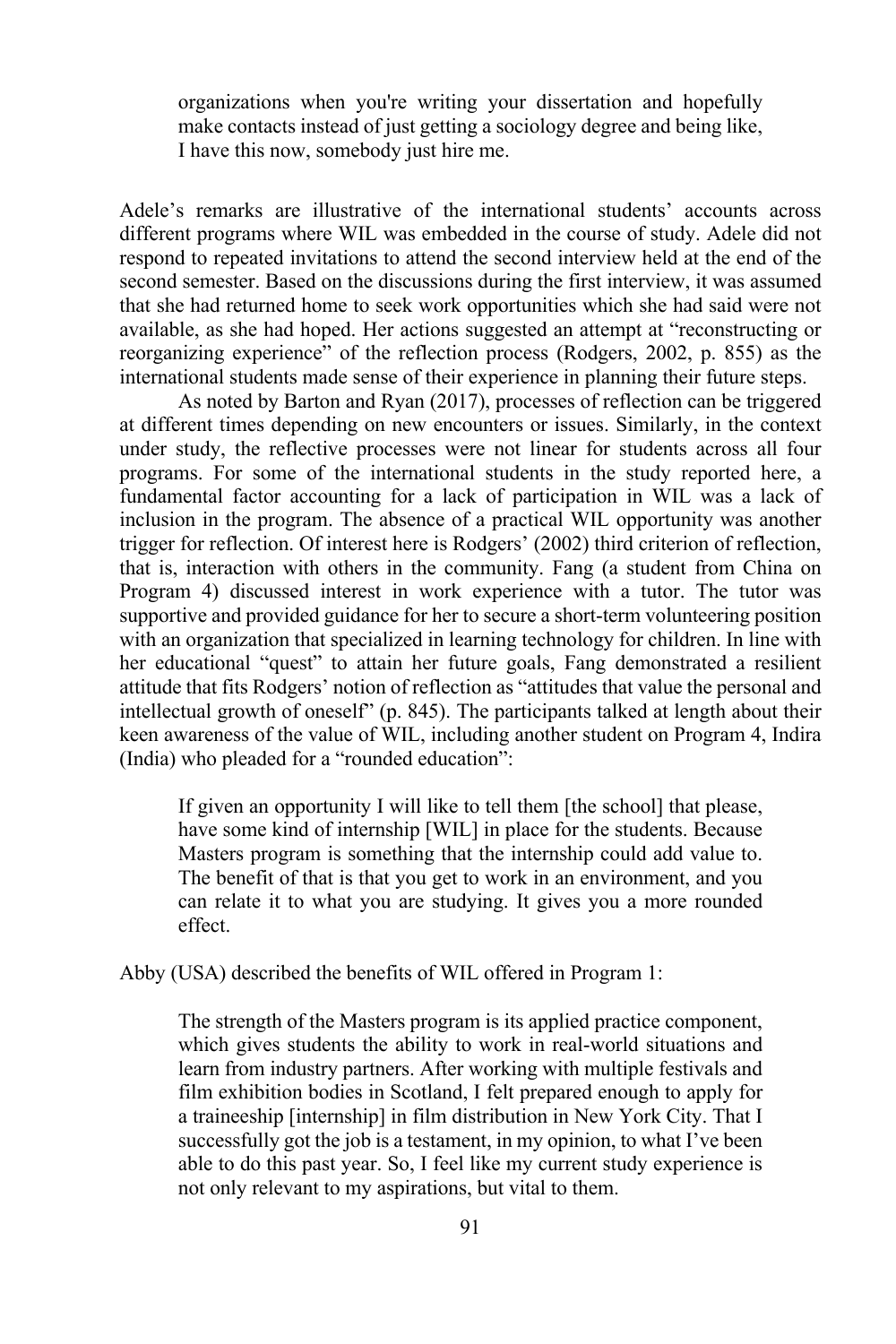The comments made by Abby encapsulate Rodgers' (2002) four criteria of reflection as: a meaning-making process (recognising the strength of the master's program, preenrolment and during study experience); as a rigorous way of thinking (analytic approach linking the master's to initial WIL and incremental work experience (internship) in both national and international contexts); in interaction with others (working with others); and attitudes and values (initiative and personal attributes to commit to pursuit and achievement of current and future goals). Abby's comments about satisfaction with the program resonated with comments from other students in Program 1, as well as two students in Program 3; Bond, (Singapore) and Yin (Taiwan) who were selected to participate in a week-long WIL opportunity.

Across all four programs, it was found that international students demonstrated reflection regarding the EDOs within and outside their schools. This meaning-making process occurred prior to their arrival and is evidenced in activities such as consulting the university website and selecting the program that best fitted their future career goals. Further on during their study, in the case where WIL was unavailable (Program 4), the students sought alternative work experience options, such as volunteering. They demonstrated commitment to their personal and intellectual growth which are attitudes captured in the reflective process (Rodgers, 2002). However, despite their keen interest, the lack of access to WIL was found to be a major barrier to enhancing EDOs. We now turn our attention to how international students (re)assessed the WIL opportunities during their study abroad.

#### **(RE)ASSESSMENT OF WORK INTEGRATED LEARNING OPPORTUNITIES**

Rodgers (2002) stated that "Dewey was acutely aware of the need to slow down the interval between thought and action" (p. 852). For international students, this suggests that they would benefit from a reassessment of their expectations and access to work experience (whether WIL or other types of work experience) during their study abroad. For the study participants, meaning-making processes were reassessed in the light of the opportunities and the barriers they faced with regards to their work prospects. This reassessment occurred mainly after the international students had checked the work opportunities, including part-time work, internships and volunteering positions advertised on the Careers Service website. Five out of the 19 participants engaged in part-time work unrelated to their master's program. Mariana (Colombia) and Jackie (USA) worked as waitresses. Sofia (Colombia) did some babysitting. Indira (India) and Bola (Nigeria) both worked for one day. In the case of Indira, she participated in a one-day university-run event. Bola did a social worker job and quit after one day. She described the job as more like a full-time job, and she reasoned that she could not cope with her studies and the demands of the job. Except for Indira and Bola, the participants who engaged in part-time jobs said this was primarily a way to augment their living costs while studying abroad. The rigour and the short length (one-year) of doing the master's was cited as a deterrent from seeking part-time work. As Lan (China) puts it, "the most realistic reason is because I pay my tuition fees for this program so I must study hard to learn knowledge well. To not make my money wasted."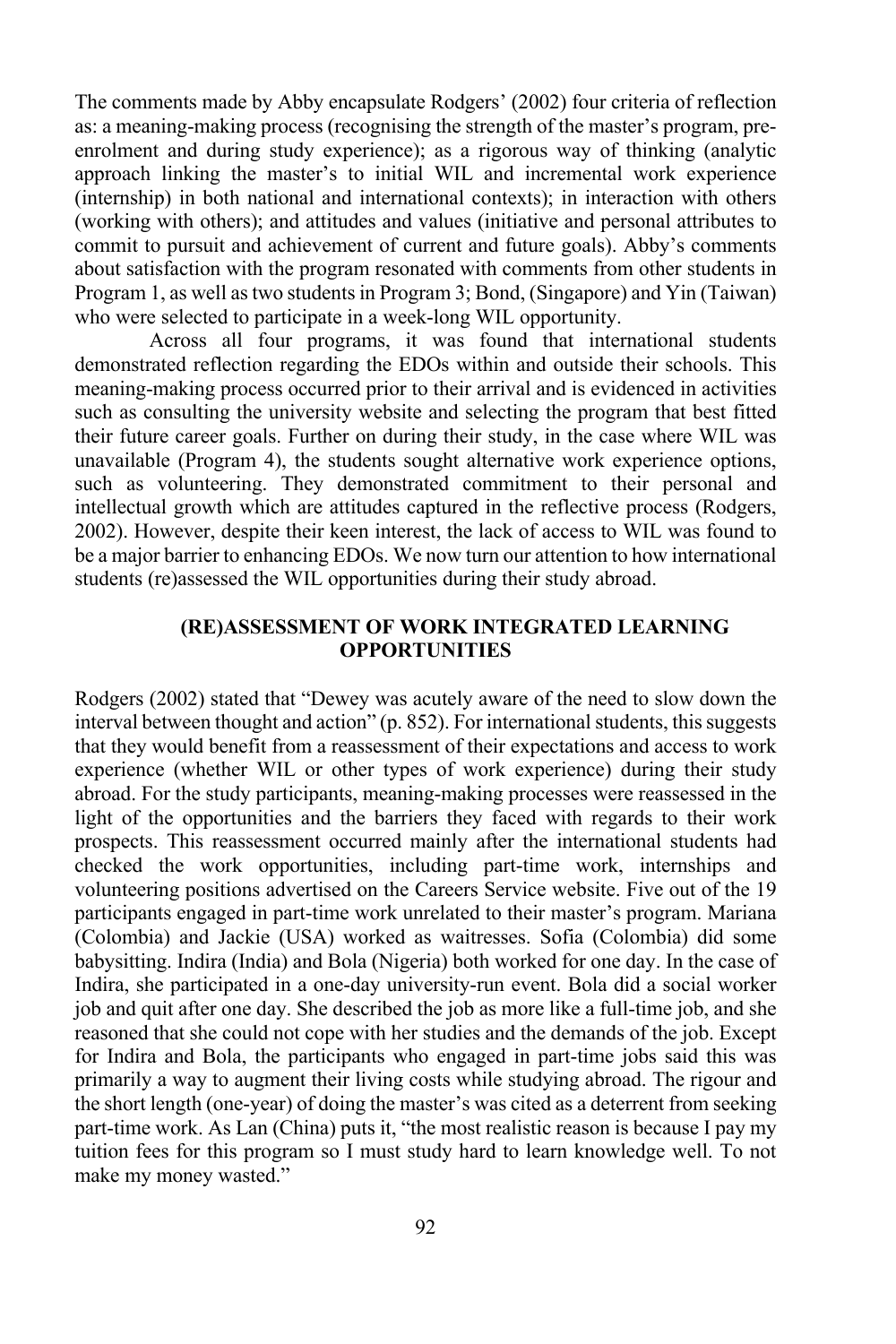However, as the brief narrative below shows, Mariana added some important points related to doing part-time work:

My mum pays for my accommodation…The part-time work is to help my mum with the expenses because it is expensive to live here… I also think having a job helps you to kind of organise yourself. You manage your time wisely as you know that I have to work these days, so I have to have these days to study. So, it gives you discipline. And you know I like the fact that it allows you to meet people outside the university. You can switch your brain off and talk to normal people. It is a bit like you are always talking about your life and about theoretical stuff. Then at work you are like a normal person talking about the weather and I really like the people from my job. They are like really real people and I really like them. So it is like another social sphere. That is good to have as well. To escape from Uni I go to work.

Mariana's reflections above demonstrate an awareness of the benefits of part-time work as a way of developing employability related skills, such as, organisation skills and time management. She also raises the benefits of having time out from her studies to relate with people outside the university. These external opportunities for work experience could help international students to develop intercultural and interpersonal skills.

Abby (USA) did an internship in her home country. This demonstrated her keen interest in internships and resourcefulness to seek an EDO outside her host country. The participants, however, cited the lack of internships as a major issue. For example, Yin (Taiwan) shared details of her pursuit of a summer internship in another European Union (EU) country and how she was denied because the recruiter said she was not from an EU country. Based on their experience, international students cited two main reasons for their inability to undertake internships. Both reasons directly linked to their status as international students. The first reason was the student visa that provided a limited right to work. This meant that they could not undertake an internship during term time that exceeded the 20-hour permitted time to work. This highlighted inequities in internship opportunities during study period, as this was not an issue for their peers who were not international students. The second point related to a lack of interest by employers in recruiting international students, which Chao (China) and Fang (China) recounted as their experience when they attended the Careers Fair organised at the host institution. It seems ironic that Careers Fairs are organised for all students, however, it is unclear how international students are benefitting from such events if their status and affordances at the host community limits their access to EDOs during their study.

Whilst 11 students engaged in volunteering activities, Bola (Nigeria) reiterated the need for volunteering opportunities to be relevant to future career goals:

Whatever I have to volunteer for has to add knowledge and experience in my field of study. I am not a young scholar. I am an adult learner. Any moment for me now is valuable. I can't just waste it. I want focused experience and not scattered experience. I want something that will earn me an advantage. Like, whoa you got this experience in the UK! Not gaining experience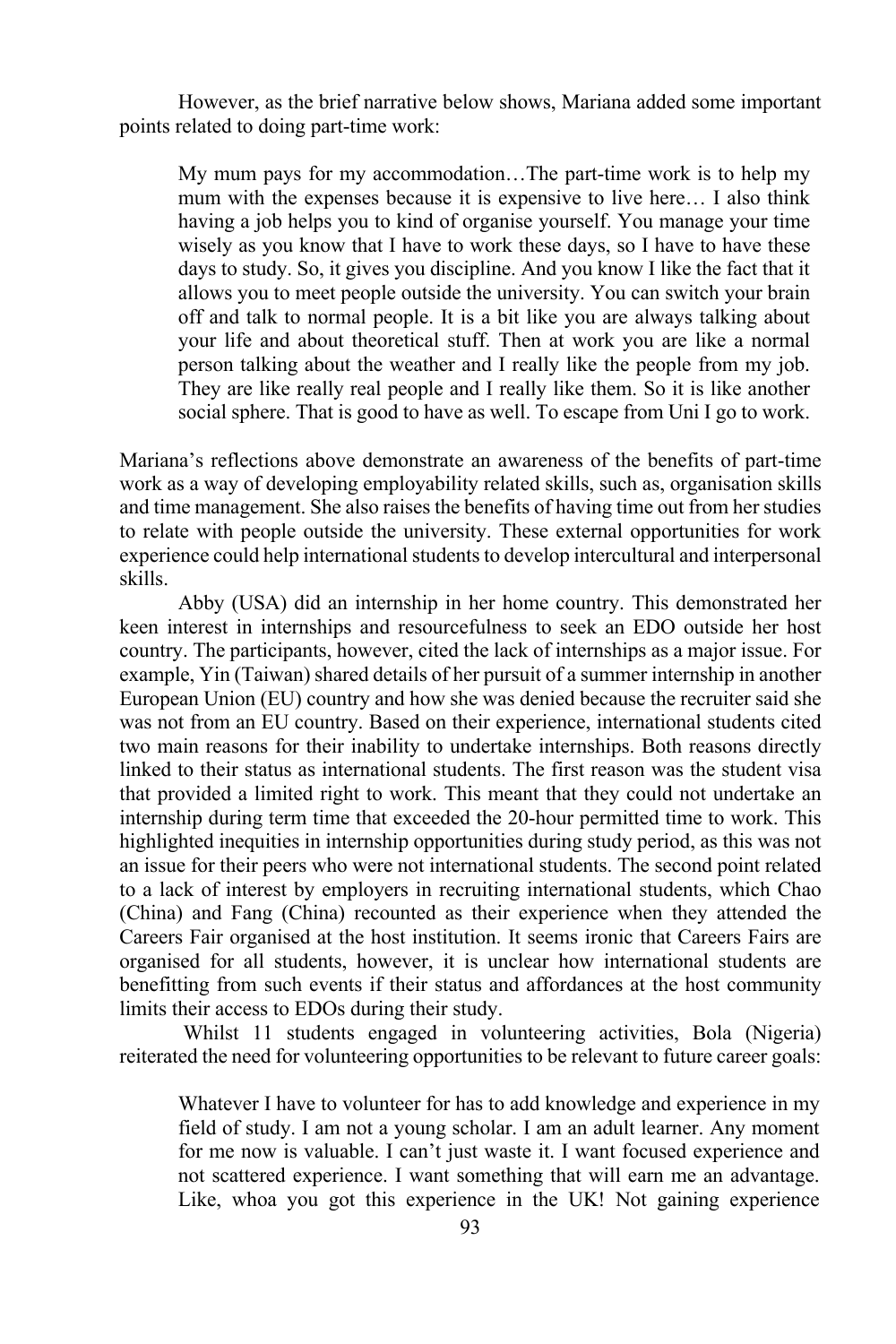cleaning the environment in the UK, because, if I want to work in high profile establishment it does not add up.

Narratives of the international students discussed so far provide snapshots of their reflection and reflective practice regarding their experiences and their meaning making through the challenges they faced. We will draw on the experience of one of the participants (Harshad) to illustrate the meaning-making processes of reflection over the course of the one-year master's study.

Harshad (India), a 22-year old student in Program 3 provided a cogent example of how international students re-assessed the work-placement opportunities, or the lack thereof, during their study experience. During the first interview, in the first few months after arrival in the UK, Harshad seemed very enthusiastic about the potential work opportunities afforded to him by studying abroad:

I have checked the website of the companies I want to apply to in the UK. I am in the first stage of the application process right now. I am applying for jobs. The biggest challenge is since I am an international student I require a visa to work over here and it is not very easy to get that. There are very few organisations who are willing to sponsor candidates and we need to express ourselves very well to try and get that visa. You have put in a lot of money and you want to have a good job. It's a hard situation. But since they are hiring the best I think it's alright. Not a big challenge. The chances are very bright. Very bright.

However, during the second interview, Harshad provided a clear illustration of how "one moves from an impressionistic sense to an articulated idea" (Rodgers, 2002, p. 854). By the end of the second semester, Harshad's optimism about work opportunity had dwindled considerably:

At first, my intention was to work in the UK for a couple of years then to go back to India. I heard that it's difficult. But getting a job is not easy in any part of the world so I said let's give it a try but when I came here, and I started applying it's almost impossible. The visa regulation makes it very difficult for us to get work in the UK. The organizations are not willing to sponsor non-EU people. A lot of organizations don't even consider the application. That makes me feel disappointed. It was always rejection at the very first stage in the online application. I get email in a couple of hours or the next day that my application cannot be processed to the next stage. EU people don't need visas, so they are progressing to the next stage. They have interviews. They are progressing nicely. The job market here is not in our [non-EU students] favour right now.

Based on his lived experience, Harshad revealed a deep understanding of systematic obstacles that undermined his efforts to secure work experience in the UK. In his case, these issues centred around the visa system in the UK. Some organizations may not have been UK Visa and Immigration (UKVI) licensed sponsors, which meant that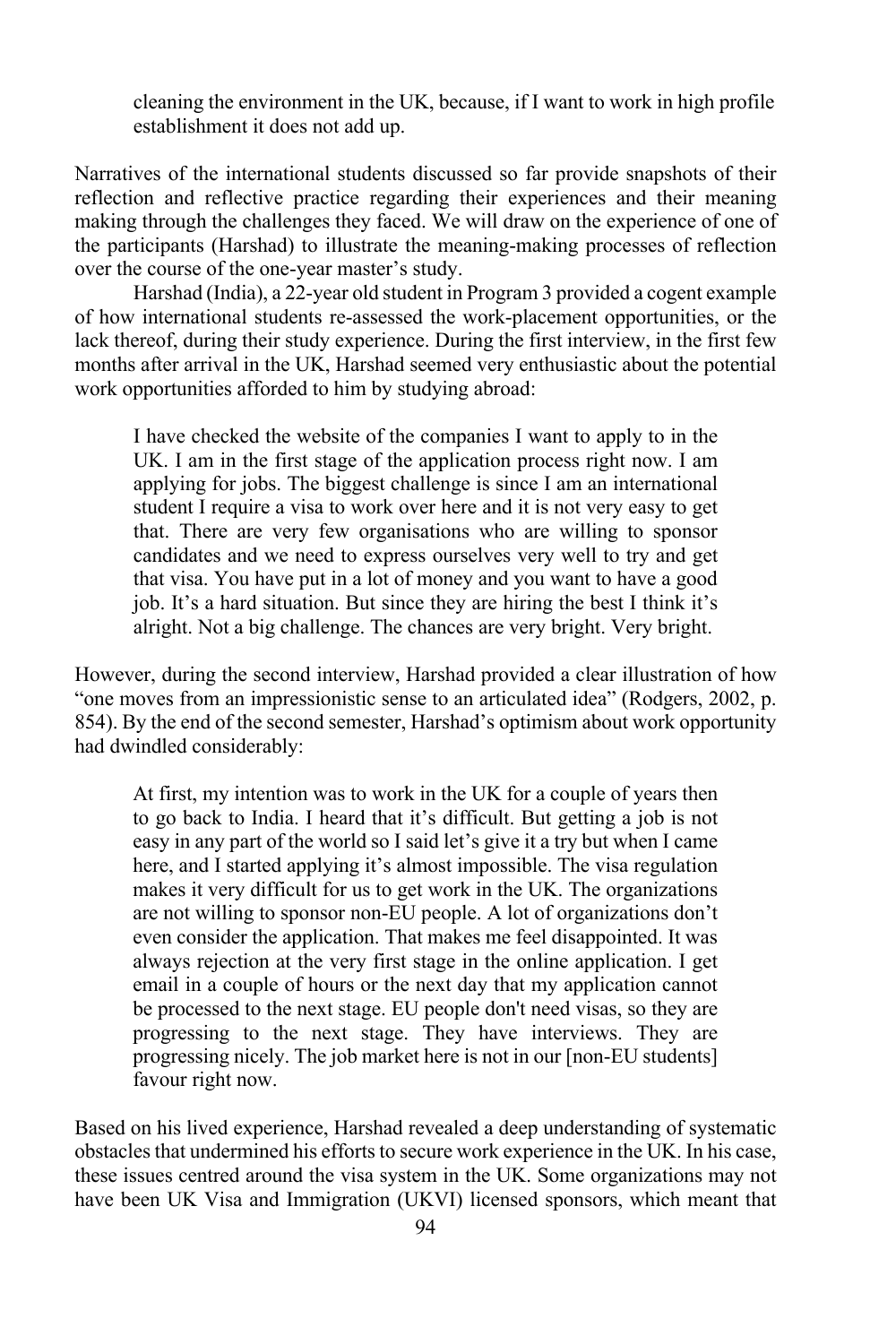they could not offer employment to non-EU nationals. UKVI-licensed sponsors need to pay administrative costs to employ non-EU citizens. The additional costs and resource implications of recruiting non-EU students are likely to deter employers. A caveat is warranted here. Brexit (the UK leaving the EU) means that visa policies for EU students are likely to change in the next few years. Furthermore, in 2020, changes to visa rules in the UK have seen the re-introduction of a two-year post-study work visa for international students. It remains to be seen how the changes in the visa policy will impact upon opportunities for international students to gain work experience.

Harshad's experience was not unique. Across the four programs, the participants cited several instances where individual attempts to seek part-time work and internship opportunities were thwarted. The main reason for the rejection of their application by employers was due to their status as international students. This points to one of the systemic flaws in the internationalization agenda, such as, issues around equality of access and the human rights of international students in the host country (Marginson, 2012). A lack of equality of access to work experience can be seen to deviate from what Dewey considers as the purpose of education for "intellectual, moral, and emotional growth of the individual and consequently, the evolution of democratic society" (Rodgers, 2002, p. 845). On the one hand, internationalization is an evolution of higher education society beyond national borders. As universities seek to internationalize, the student community has become more diverse. Yet it remains to be seen whether the internationalization agenda reflects the values of a democratic society in respect to equality of access, for example, to work opportunities. This question is important when considering the expectations of international students like Harshad who have expectations that studying abroad will equip them with the skills to live and work in a global world. This is how Harshad described the situation:

Today is a globalized world. If you want to work at a global level you need to understand different cultures, different perspectives. You need to understand how decision is made in different cultures. The organizations are working in global level and if you want work for an organization at the global level you need to understand how the process works.

Harshad was able to intellectualize the challenges related to a lack of opportunity to undertake a work experience. This was in marked contrast to his emotional response to questions during the first interview about work opportunities during study abroad. He created meaning out of his experience as part of a reflective process, along the lines proposed by Rodgers (2002). However, this meaning-making was not unproblematic. Having identified the problem, a great sense of relief at the stage of the reflective process (Rodgers, 2002) was lacking. Rather, Harshad evoked a sense of resignation. When asked about what support he expected from the university Harshad said:

I don't see the role of the university because the visa rules are formed by the government. And organizations have to stick to it. The university is obviously helping us to apply. They are willing to review our CVs. These things are more in the hands of government or organizations.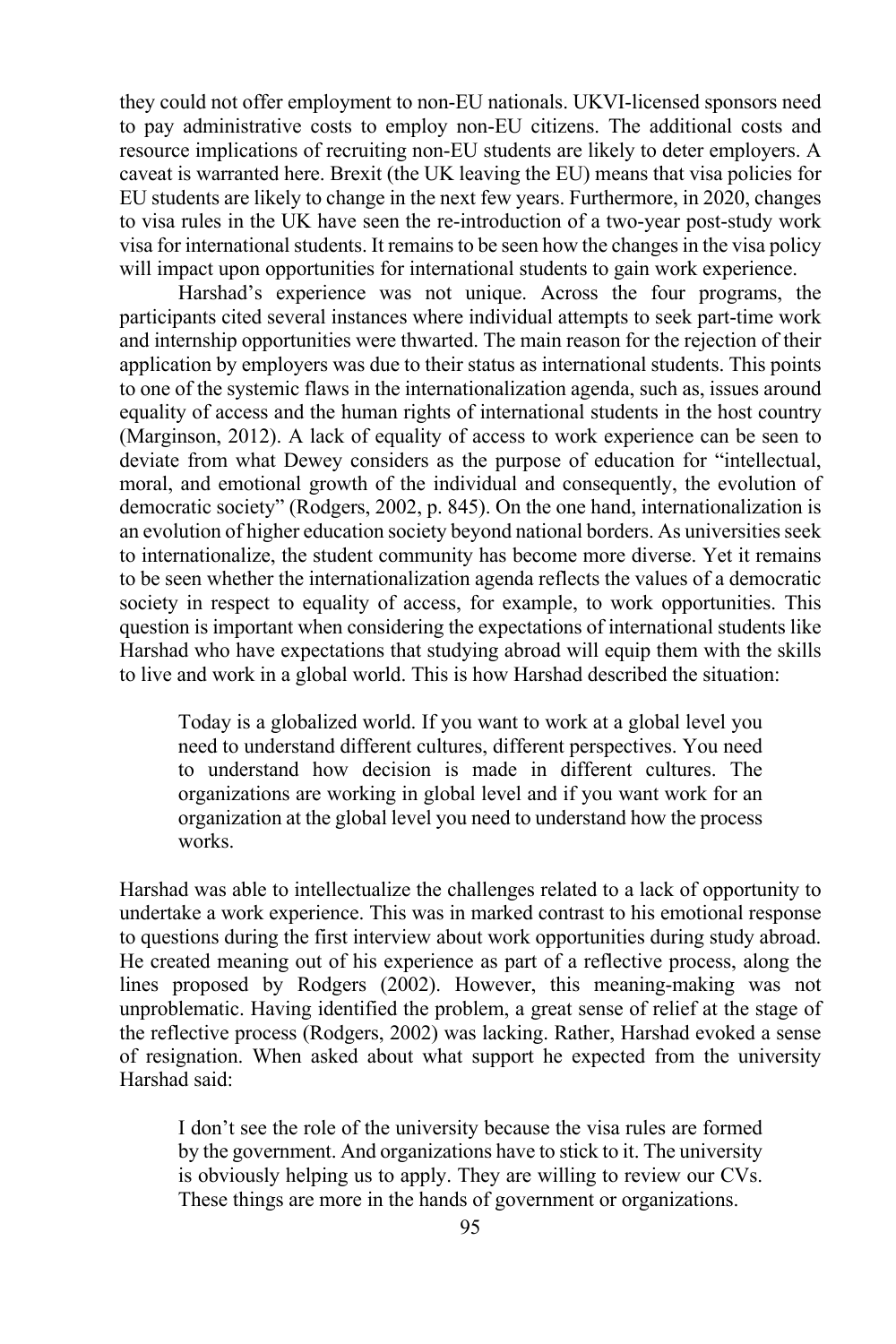Here Harshad showed a sense of disappointment and resignation as he could not see a path to work experience abroad. He reasoned that the support from the university was insufficient for him to access the work experience he wanted. He displayed a reflective attitude, in so far as he noted that different stakeholders, including the government, organizations, and the university, have different roles regarding the EDOs available to him.

It is important to recognize that like many of his peers Harshad's main criticisms were reserved for non-academic dimensions of university life, such as support services, rather than individual members of the academic staff. The tenor of these international students' observations about the deficiencies in their engagement with the careers service, for example, echoed the findings from the study by Arambewela and Maringe (2012). These authors stressed the need for universities to develop systems and support that are effective towards addressing the problems and challenges faced by international students. There has not been scope here to give an account of the type of dialogic encounters with faculty that international students on all four programs reported. For now, it will suffice to note that these lend further weight to the findings from other research to the effect that support from lecturers and tutors enhances the experience of international students (Lacina, 2002; Tran, 2008).

#### **CONCLUSION**

Our focus here has been on the reflections of international students on the WIL aspects of their study, as a means of furthering their legitimate career aspirations before embarking upon their studies. We drew attention to the best possible scenarios for international students who undertook programs with integrated WIL. We explored the challenges faced by some international students in attempting to secure a placement in situations where this was not a compulsory aspect of a program. Several demonstrated considerable resourcefulness and tenacity in seeking other opportunities to develop their employability. The international students who participated in the study reported here raised issues around a lack of equal access to part-time work opportunities in the host country, echoing the findings of other studies that examined issues around international students' employability. The progressive disillusionment of Harshad casts a long shadow. The brief snapshot of this case that we were able to present here underlines the fact that "reflection requires cognitive discipline [and] calls upon an individual's emotional discipline" (Rodgers, 2002, p. 863). Like many of his peers, Harshad remained "engaged in the experience as it [was] happening, in an undistracted way, so that data can be gathered through observation (whole-heartedness and directness)" (Rodgers, 2002, p. 863). His willingness to remain open-minded and to entertain many interpretations of his experience in order not to limit his understanding is apparent from the extracts of the interview transcript presented above. His case eloquently demonstratesthat "one must accept that a shift in understanding of an experience may call for an entire shift in outlook" (Rodgers, 2002, p. 864).

The results of this study were evident in the international students' reflections on their experience through a meaning-making process and rigorous intellectual exercise. Their interpretation of their experience culminated in action, or in some cases in a realization of the limitations of individual agency. It is clear that the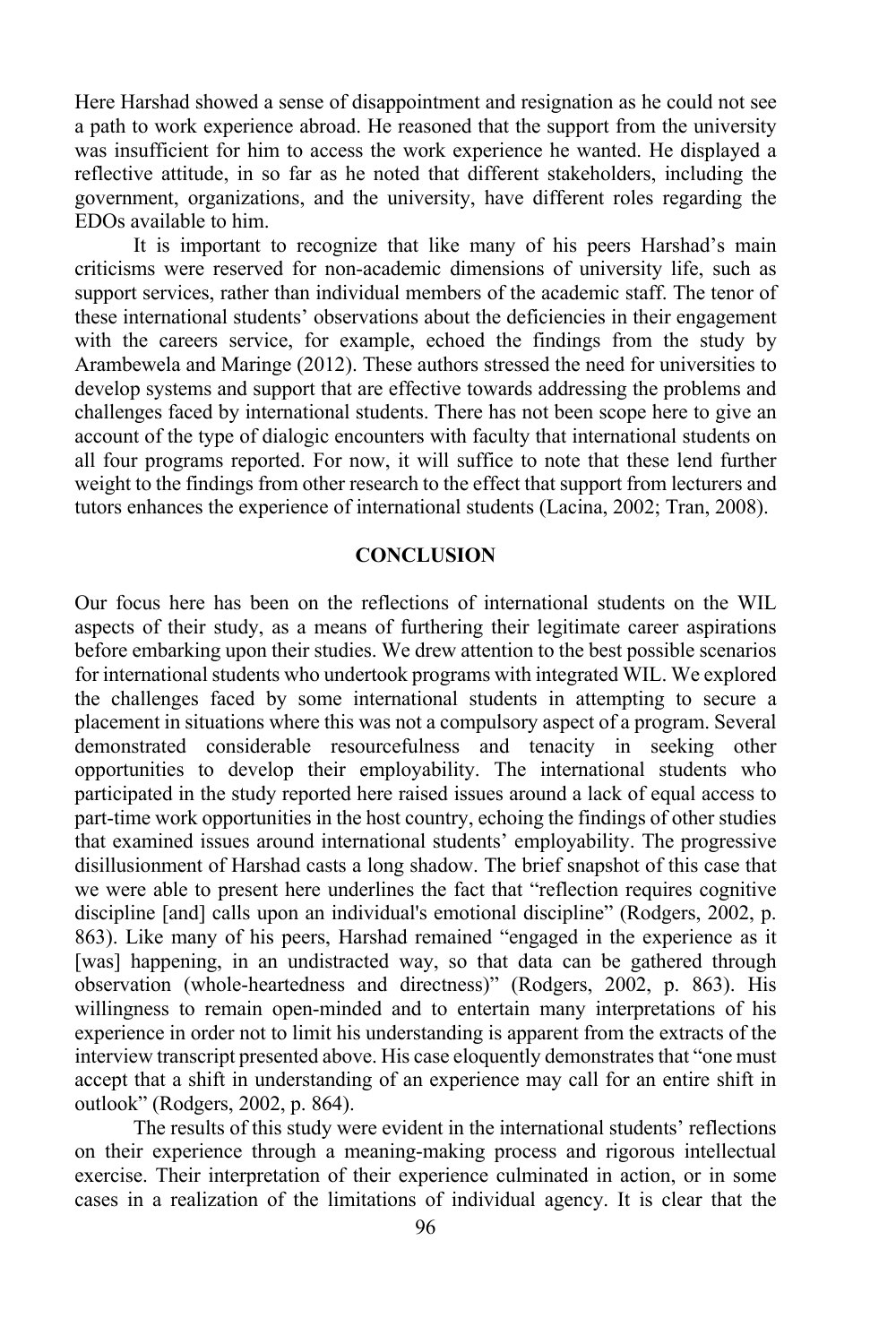responsibility for enhancing employability among the international student population does not lie solely with the students themselves. The interview data indicate that support from staff was crucial towards facilitating relevant WIL projects. Yet it remains the case that not all students were successful in terms of achieving their desired outcomes. It is not possible here to do justice to the human and financial costs associated with this loss. The diverse experiences of international students suggest that there are gaps in provision that need to be examined and addressed. In agreement with recent studies in this area (Barton & Ryan, 2017; Goodwin & Mbah, 2019), there is a clear need for universities to implement support systems to address the problems and challenges international students face to access EDOs during their study abroad.

We recognise that the ameliorative intentions expressed above align with the second criterion for reflection identified by Rodgers (2002), namely a rigorous way of thinking that recalls a definition of education: "that reconstruction or reorganisation of experience which adds to the meaning of experience and which increases [one's] ability to direct the course of subsequent experience" (cited in Rodgers, 2002, p. 848). And yet, tinkering with the engine will not enable us to address adequately the consequences of the fundamental dichotomy to which we drew readers' attention at the beginning of this article. The dichotomy is between the internationalization agenda on the one hand, with its relentless focus of furthering the interests of the institutions whose business model is based on international recruitment, and the legitimate aspirations of the international students who embrace opportunities to study abroad as a means of enhancing their employment prospects in the long term. At the time of writing, it seems that the legacy of the COVID-19 pandemic may lead to a fundamental reassessment of a business model founded on international recruitment. The assumption that there is an international market for online learning that will partially compensate for international students' inability or reluctance to take up places on master's degree courses abroad seems open to question. If nothing else, it exposes a profound and deep-rooted systemic failure to recognise the legitimate career aspirations of international students who are well versed in the art of reflective practice.

#### **REFERENCES**

- Arambewela, R., & Maringe, F. (2012). Mind the gap: staff and postgraduate perceptions of student experience in higher education. *Higher Education Review*. *44*(2), 63-84.
- Archer, W. (2016). *International taught postgraduate students: The UK's competitive advantage*. London: HE International Unit.
- Barton, G. M., & Hartwig, K. (2017). The importance of positive intercultural exchanges for international students on work placements in higher education. In G. M. Barton & M. Ryan (Eds.), *Professional learning in the workplace for international students: Exploring theory and practice, (pp. 3-12).* Springer.
- Barton, G. M., & Ryan, M. (2017). Reflection and reflective practice for international students and their supervisors in context. In G. M. Barton & K.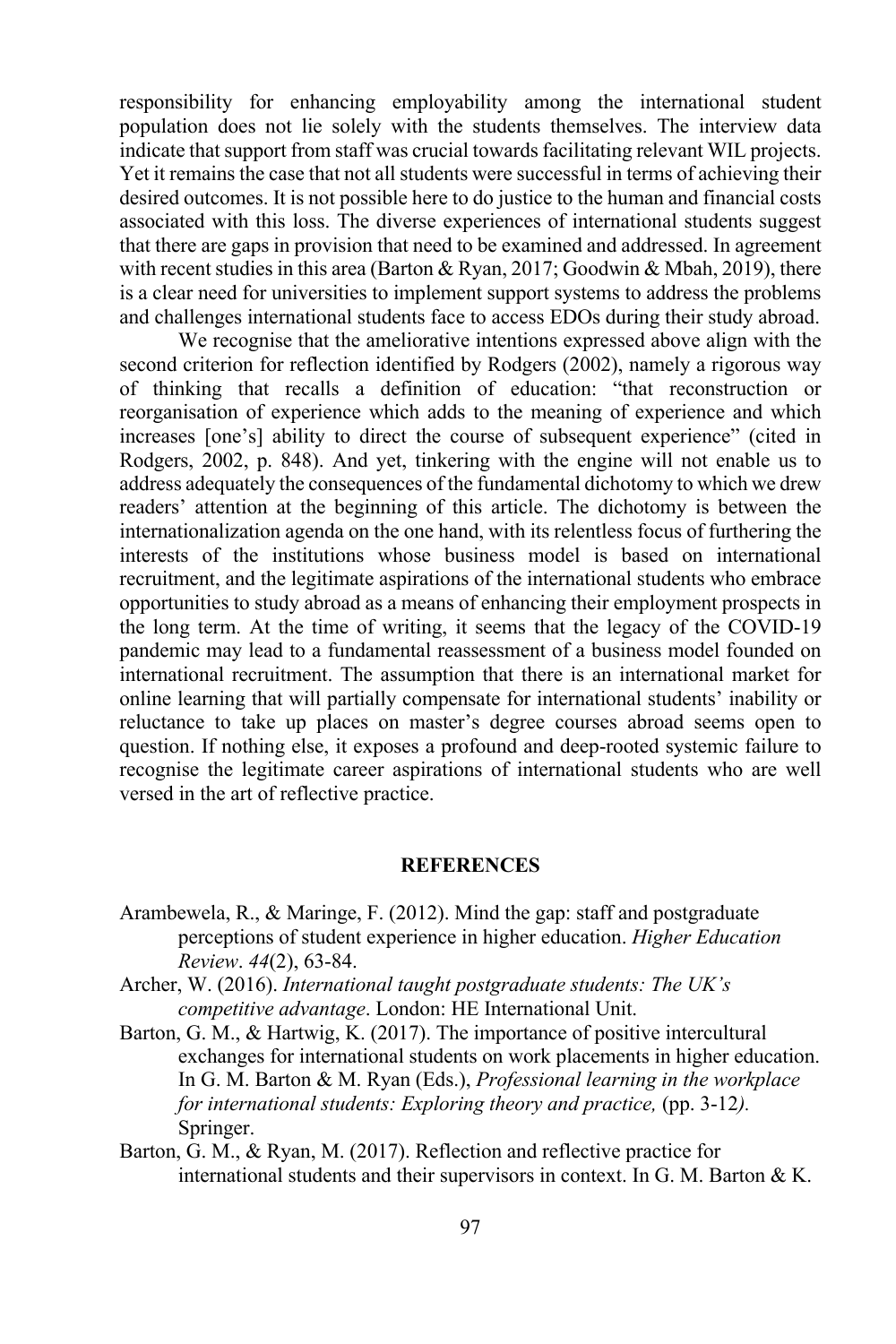Hartwig. (Eds.), *Professional learning in the workplace for international students: Exploring theory and practice,* (pp. 93-110). Springer.

- Bennett, D., & Ferns, S. (2017). Functional and cognitive aspects of employability: implications for international students. In G. M. Barton & K. A. Hartwig. (Eds.), *professional learning in the workplace for international students: Exploring theory and practice,* (pp. 203-224). Springer.
- Braun, V., & Clarke, V. (2006) Using thematic analysis in psychology. *Qualitative Research in Psychology, 3*(2), 77–101.
- Brookfield, S. (1987). *Developing critical thinkers: Challenging adults to explore alternative ways of thinking and acting.* Open University Press.
- Dewey, J. (1933). *How we think*. Prometheus Books.
- Durkin, K. (2008). The adaptation of East Asian master's students to western norms of critical thinking and argumentation in the UK*. Intercultural Education, 19,* 15-27. https://doi.org/10.1080/14675980701852228
- Fakunle, O. (2020) Developing a framework for international students' rationales for studying abroad, beyond economic factors. *Policy Futures in Education* https://doi.org/10.1177/1478210320965066.
- Fakunle, O. (2019a). *International student perceptions on studying abroad and developing employability during a UK Masters* (Unpublished doctoral dissertation). The University of Edinburgh.
- Fakunle, O. (2019b). 18 June. Empowering the student voice in internationalisation. *World Education News +Reviews*.

https://wenr.wes.org/2019/06/empowering-the-student-voice-in-internationalization

- Fakunle, L., Allison, P. & Fordyce, K. (2016). Chinese postgraduate students' perspectives on developing critical thinking on a UK Education Masters. *Journal of Curriculum and Teaching*, *5*(1), 27-38. http://dx.doi.org/10.5430/jctv5n1p27
- Gillies D. (2015). Human capital theory in education. In: Peters M. (Ed.) *Encyclopaedia of Educational Philosophy and Theory*. Springer, Singapore. https://doi.org/10.1007/978-981-287-532-7\_254-1
- Goodwin, K., & Mbah, M. (2019). Enhancing the work placement experience of international students: towards a support framework, *Journal of Further and Higher Education*, *43*(4), 521-532.
- Gribble, C., Blackmore, J., & Rahimi, M. (2015). Challenges to providing work integrated learning to international business students at Australian universities. *Higher Education, Skills and Work-Based Learning*, *5*(4), 401- 416.
- Kingston, E. & Forland, H. (2008). Bridging the gap in expectations between international students and academic staff. *Journal of Studies in International Education*, 12, 204–221.
- Huang, R., Turner, R. & Chen, Q. (2014). Chinese international students' perspective and strategies in preparing for their future employability. *Journal of Vocational Education and Training*, *66*(2), 175-193.
- Hillage, J. & Pollard, E. (1998). *Employability: Developing a framework for policy analysis.* Department for Education and Employment.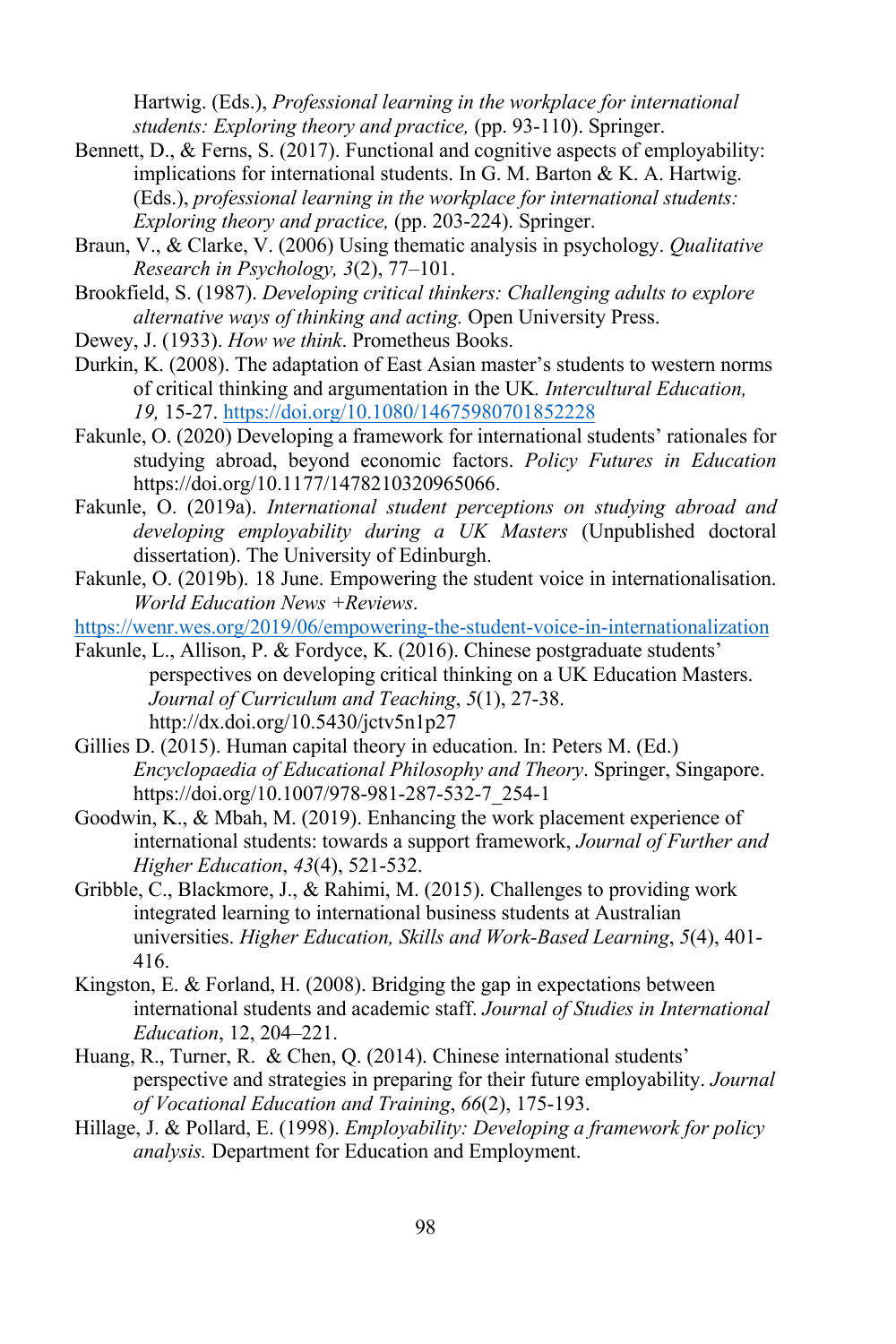- ICEF Monitor (2019). *Stealth applicants and the role of the institutional website*. https://monitor.icef.com/2019/10/stealth-applicants-and-the-role-of-theinstitutional-website/.
- Lacina, J. G. (2002). Preparing international students for a successful social experience in higher education. *New Directions for Higher Education 117,*   $(1), 21-27.$
- Lomer, S. (2018). UK policy discourses and international student mobility: The deterrence and subjectification of international students. *Globalisation, Societies and Education*, *16*(3), 308-324. https://doi.org/10.1080/14767724.2017.1414584
- Marginson, S. (2012). Including the other: Regulation of the human rights of mobile students in a nation-bound world. *Higher Education* 63, 497-512.
- Maxwell, J. A. (2013). *Qualitative research design: An interactive approach*. Los Angeles: Sage.
- Nilsson, P. A., & Ripmeester, N. (2016). International student expectations: career opportunities and employability. *Journal of International Students*, *6*(2), 614-631.
- O'Sullivan, M. & Guo, L. (2010). Critical thinking and Chinese international students: An East-West dialogue. *Journal of Contemporary Issues in Education, 5,* 53-73.
- Page, A. G. & Chahboun, S. (2019). Emerging empowerment of international students: How international student literature has shifted to include the students' voices. *Higher Education*, 78(5), 871-885. https://doi.org/10.1007/s10734-019-00375-7
- Rodgers, C. (2002). Defining reflection: Another look at John Dewey and reflective thinking. *Teachers College Record*, *104*(4), 842–866.
- Tian, J. & Low, G. D. (2011). Critical thinking and Chinese university students: A review of the evidence*. Language, Culture and Curriculum, 24*(1)*,* 61-76. https://doi.org/10.1080/07908318.2010.546400
- Tomlinson, M. (2008). 'The degree is not enough': Students' perceptions of the role of higher education credentials for graduate work and employability. *British Journal of Sociology of Education*, *29(*1), 49–61. https://doi.org/10.1080/01425690701737457
- Tran, L. T. (2008). Unpacking academic requirements: international students in management and education disciplines. *Higher Education Research and Development*, *27*(3), 245-256. https://doi.org/10.1080/07294360802183804
- Tran, L. T. & Soejatminah, S. (2017). Integration of work experience and learning for international students: From harmony to inequality. *Journal of Studies in International Education*, *21*(3), 261-277. doi: 10.1177/1028315316687012
- Tymon, A. (2013). The student perspective on employability. *Studies in Higher Education, 38*(6), 841-856. https://doi.org/10.1080/03075079.2011.604408
- Yorke, M. (2004). Employability in the undergraduate curriculum: some student perspectives. *European Journal of Education*, *39*(4), 409-427. https://doi.org/10.1111/j.1465-3435.2004.00194.x